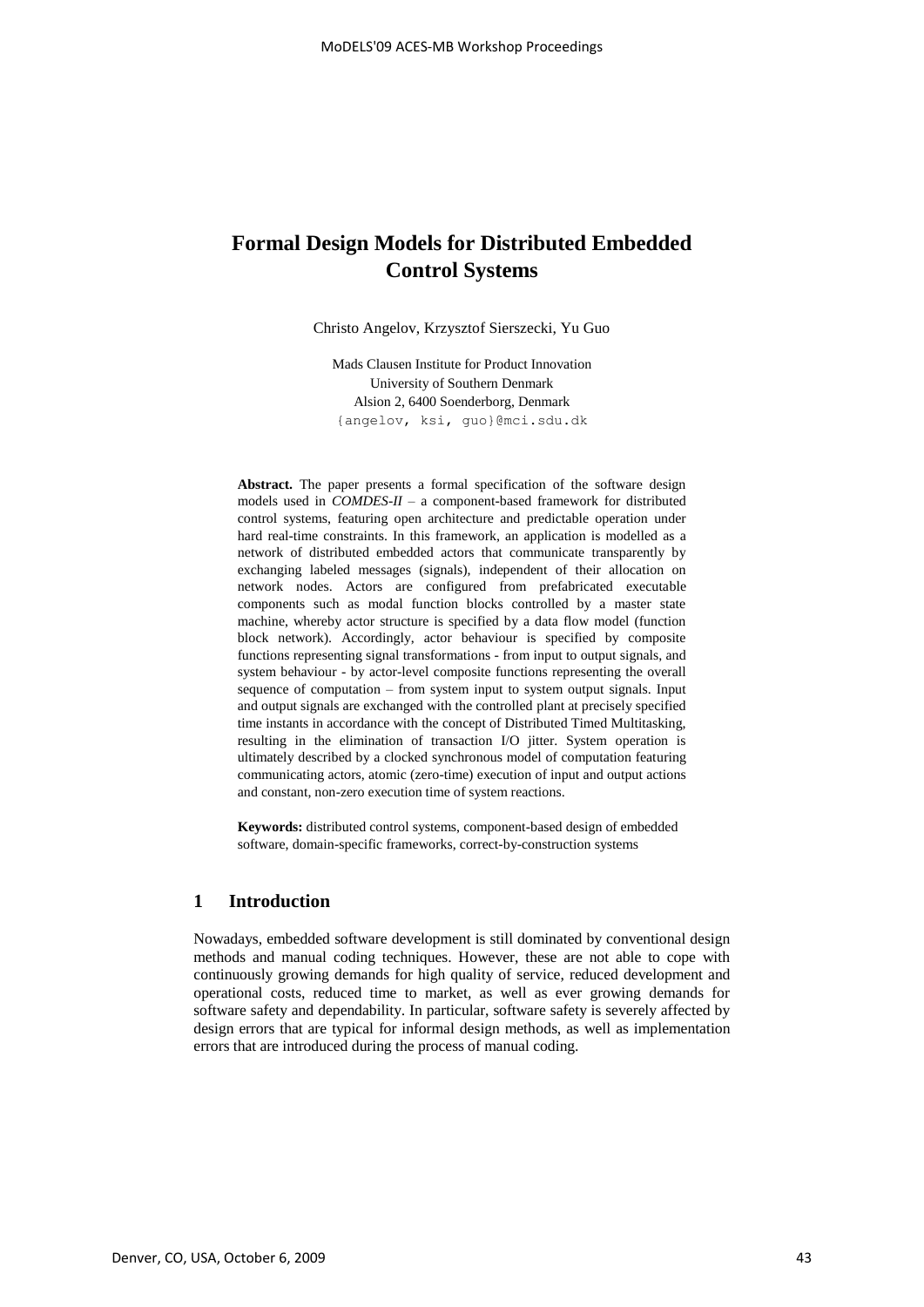This situation has stimulated the development of new software design methods based on formal design models (frameworks) specifying system structure and behaviour, which can be verified and validated before the generation of the program code [1, 2]. Furthermore, model-driven development can be combined with component-based design, whereby design models are implemented by means of reusable and reconfigurable components. Thus, embedded applications can be configured using repositories of prefabricated and validated components (rather than programmed), whereby the configuration specification is stored in data structures containing relevant information such as component parameters, input/output connections, execution sequences, etc. Hence, it is possible to reconfigure applications by updating data structures rather than reprogramming and reloading the entire application.

The main problem that has to be addressed with this method is to develop a *comprehensive*, yet *intuitive* and *open* framework for embedded systems. There are a considerable number of frameworks developed in the traditional Software Engineering domain that employ components with operational interfaces as well as various types of port-based objects, e.g. actor frameworks [4-8]. However, it can be argued that the architecture of the framework (i.e. models used to specify component functionality, interfacing and interaction) should be derived from areas such as Control Engineering and System Science, taking into account that modern embedded systems are predominantly control and monitoring systems. This approach has been used for some time with industrial control systems, whose software is built from component objects *(function blocks)* that implement standard application functions and interact by exchanging signals. Accordingly, function blocks are "softwired" into function block networks that are mapped onto real-time control tasks, e.g. standards *IEC 61131-3* [10] and *IEC 61499* [11].

Unfortunately, this is a relatively low-level approach, which is inadequate for modern embedded applications. These vary from simple controllers to highly complex, time-critical and distributed systems featuring autonomous subsystems with concurrently running activities (tasks) that have to interact with one another within various types of distributed transactions. The above standards do not provide modeling techniques and component definitions at this level and do not define concurrency, whereby the mapping of function block networks on real-time tasks, as well as task scheduling and interaction are considered implementation details that are not a part of the standard.

In order to overcome the above problems, the Control Engineering models must be augmented with concepts and techniques developed in the Computer Science domain (concurrency, scheduling, communication, state machines, etc.), as advocated by leading experts in the area of Embedded Software Design, e.g. [2], [3]. The resulting framework must support compositionality and scalability through a well-defined hierarchy of reusable and reconfigurable components, including both actors and function blocks. On the other hand, it has to adequately specify system behaviour for a broad range of sequential, continuous and hybrid control applications.

These guidelines have been instrumental in developing the framework *COMDES-II* [13]. This is a domain-specific framework for time-critical distributed control applications, featuring a hierarchical component model as well as transparent signalbased communication at all levels of specification. In *COMDES-II*, an embedded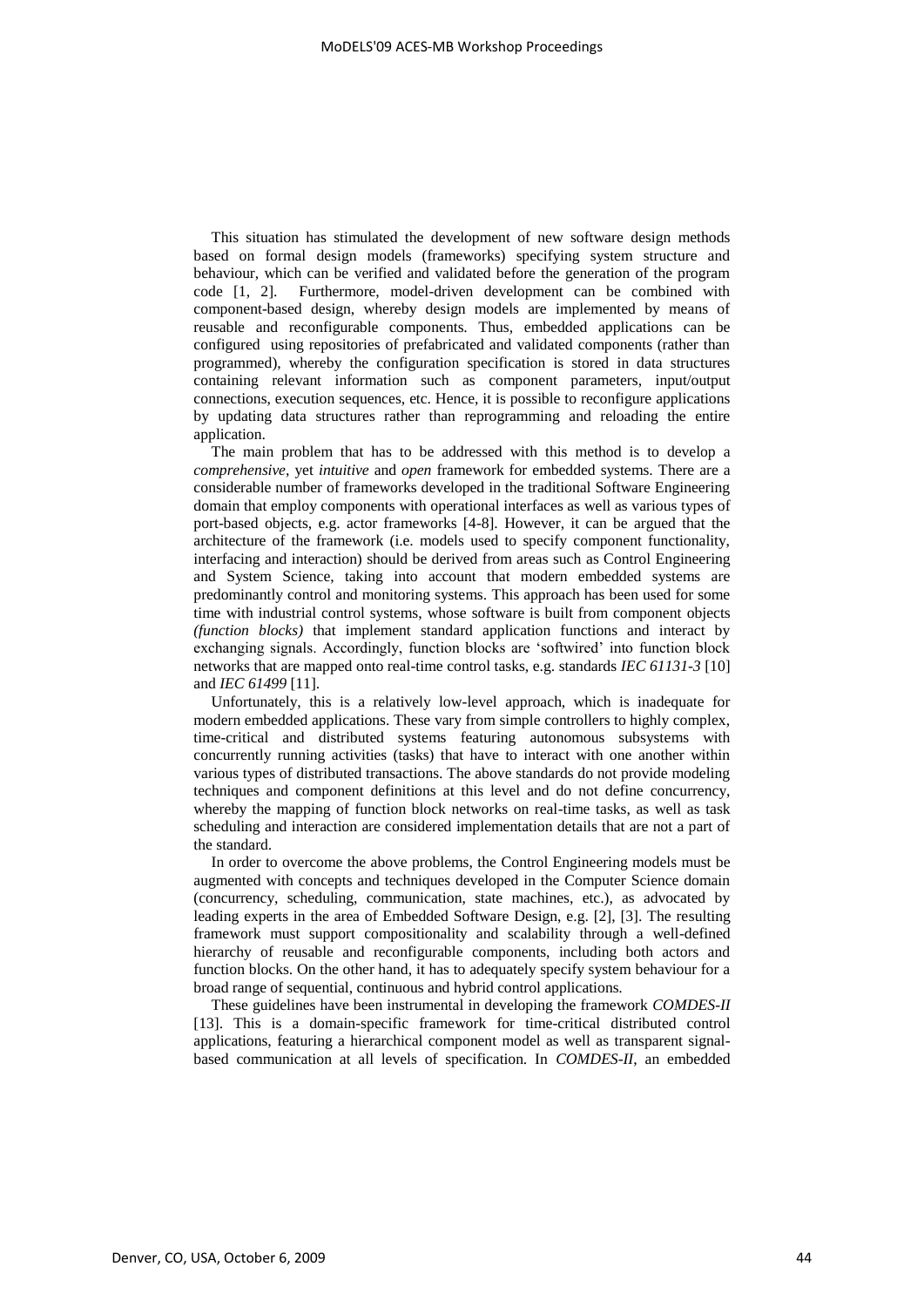application is composed from actors, which are configured from prefabricated function blocks. This is an intuitive and simple model that is easy to use and understand by application experts, i.e. control engineers.

An informal description of the above component models is given elsewhere [13]. This paper presents a formal specification of *COMDES-II* design models focusing on two interrelated aspects, i.e. system structure and behaviour. It is organized as follows: Section 2 presents a top-down specification of system structure in terms of data flow models describing actors and actor interactions, as well the internal structure of actors, which are composed of prefabricated function blocks. Section 3 presents a bottom-up specification of system behaviour starting with function block behaviour, followed by actor behaviour and finally - system behaviour. These are defined as composite functions specifying signal transformations - from input to output signals - of function blocks, actors and the system itself, respectively. Section 4 presents related research. The concluding section summarizes the main features of the framework and their implications for a software development process aimed at designing systems that are correct by construction.

# **2 Specification of System Structure**

#### **2.1** *COMDES-II* **Design Models - an Introduction**

In *COMDES-II*, an embedded system is conceived as a composition of active objects (actors) that communicate via labelled state messages (signals) encapsulating process variables, such as *speed*, *pressure*, *temperature*, etc. Communication is transparent, i.e. independent of the allocation of actors on network nodes. Accordingly, the system can be modelled by an actor network specifying constituent actors and the signals exchanged between them (see e.g. Fig. 1).



**Fig. 1.** COMDES-II actor network – an example: the DC Motor Control System

An actor is modelled as an integrated circuit consisting of a signal-processing block, which is mapped onto a non-blocking (basic) task, as well as input and output signal drivers that are used to exchange signals with other actors and the outside world (see Fig. 2). Actor tasks are configured from function blocks (FBs) and are modelled by function block networks. A function block is a *reusable executable component* that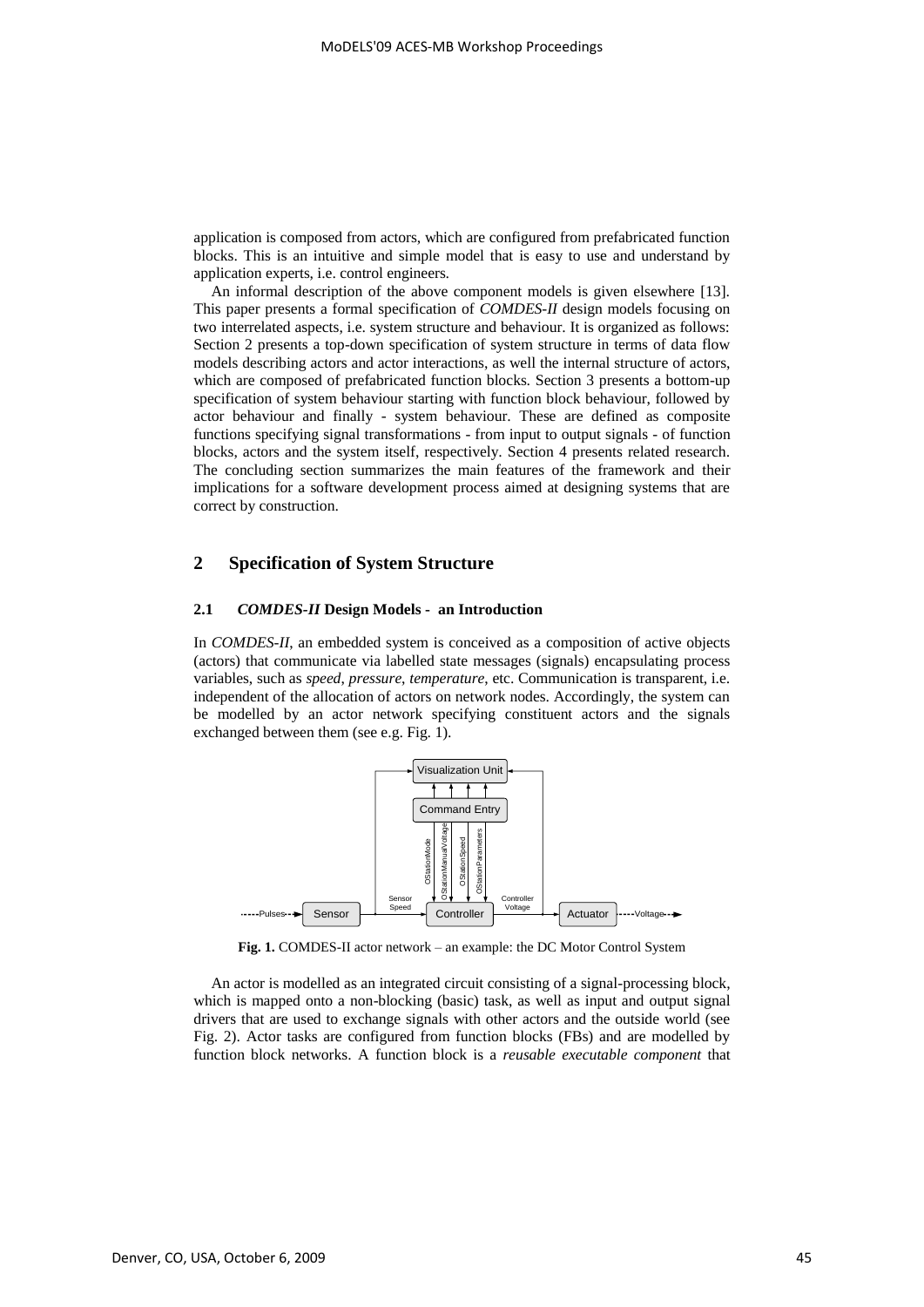may have multiple instances within a given configuration. There are four kinds of function block: basic, composite, state machine and modal function blocks that can be used to implement a broad range of sequential, continuous and hybrid applications.



**Fig. 2.** COMDES-II *Controller* actor

Basic function blocks have simple stateless behaviour, which is specified by functions defining signal transformations - from input signals to output signals (e.g. a PID controller function block). Complex stateful behaviour is implemented with modal function blocks (MFBs). These may be viewed as a generalization of stateless function blocks: a MFB has a number of operational modes where each mode encapsulates one or more FB instances used to execute a control action associated with that mode. A modal function block receives indication of current mode from a supervisory state machine (SSM), whereby it executes the corresponding control action, in the context of a continuous or sequential control actor, e.g. *manual/automatic* control of DC motor rotation speed (see Fig. 3). A function block network may be encapsulated into a composite function block, which can be subsequently reused as an integral component.



**Fig. 3.** The *Digital control* task composed of state machine and modal function blocks

Signal drivers are a special class of component - these are wrappers providing an interface to the system operational environment by executing kernel- or hardwaredependent functions. Specifically, signal drivers can invoke kernel primitives to transparently broadcast and receive signals, independent of the allocation of sender and receiver actors on network nodes [14].

A detailed informal description of the above component models is given elsewhere [13]. The following discussion presents a formal specification of *COMDES-II* components and component configurations. The latter takes into account the two levels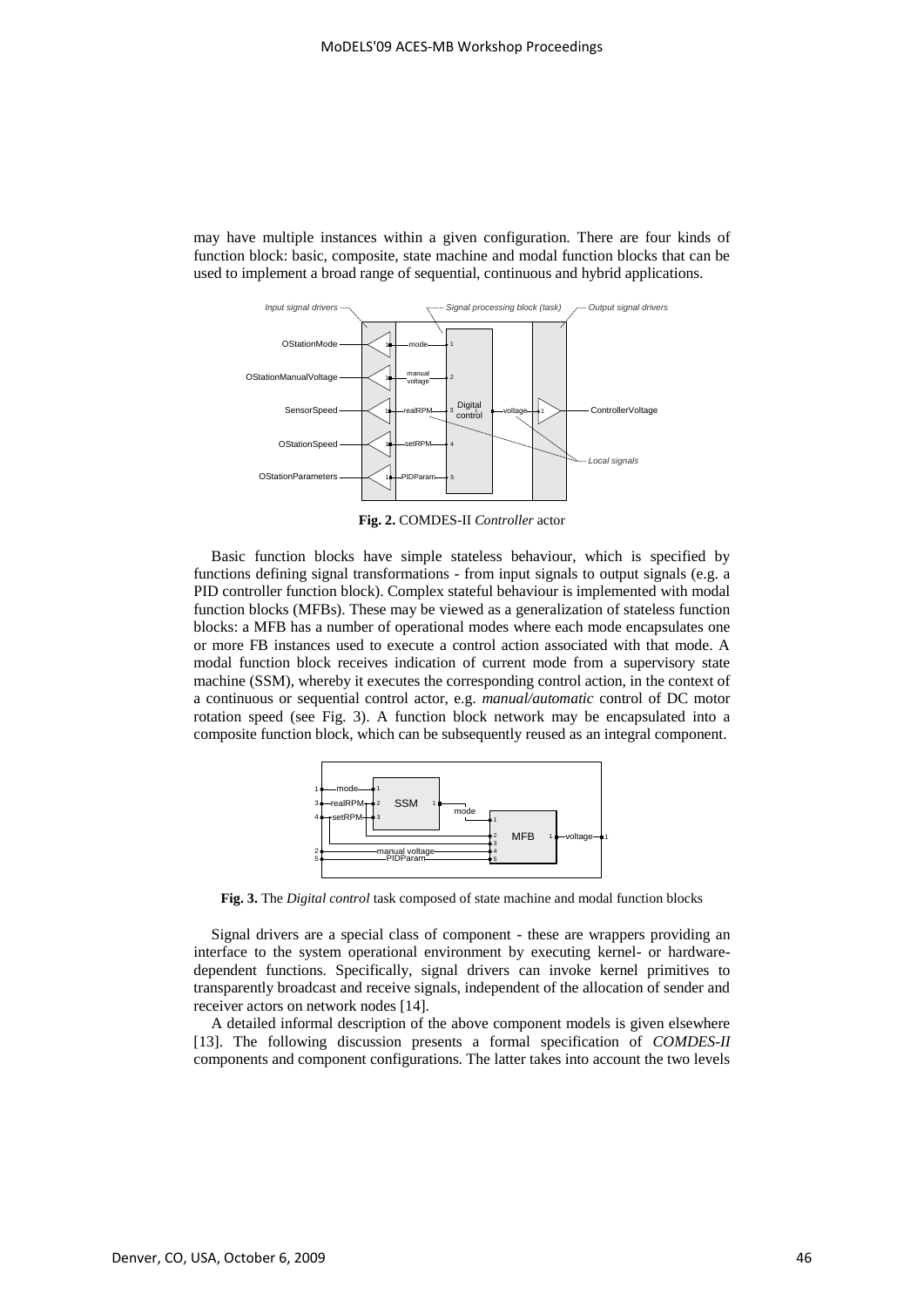of the framework, i.e. system and actor levels, which are treated in a top-down fashion. At the top level, the system is described as an *actor network* - a data flow model involving system actors and the global signals exchanged between them, as well as a definition of the signals in terms of identifiers and constituent signal variables. At the next level, each system actor is described by a *function block network*, i.e. a data flow model involving constituent function blocks and the local signals exchanged.

## **2.2 Distributed Control System Specification**

A distributed embedded control system (ECS) is modelled as an actor network:

$$
ECS = \langle A, S, C \rangle, \tag{1}
$$

where  $\vec{A}$  is the set of system actors,  $\vec{S}$  is the set of system signals and  $\vec{C}$  is the set of channels used to exchange signals between actors. The set of system actors *A* consists of environment actors  $A_{env}$  modelling the plant, and control actors  $A_{con}$  operating in a distributed system environment:

$$
A = A_{env} \cup A_{con} . \tag{2}
$$

The set of system signals *S* can be represented as:

$$
S = S_{in} \cup S_{com} \cup S_{out}, \qquad (3)
$$

where  $S_{in}$  is the subset of physical input signals,  $S_{com}$  is the subset of signals (messages) exchanged over the communication network, and *Sout* is the set of output physical signals. Furthermore,  $\forall s_i \in S$ :  $s_i = \langle Id_i, V_i \rangle$ , where  $Id_i$  is a signal identifier and  $V_i$  is a set of signal variables defined in terms of variable names and the corresponding data types:

$$
V_i = \{ \langle s^i_1 : type^i_1 \rangle, \langle s^i_2 : type^i_2 \rangle, \dots, \langle s^i_k : type^i_k \rangle \},\tag{4}
$$

e.g. signal *OStationParameters* consisting of PID parameters, such as proportional, integral and derivative gain values (see Fig. 2).

The communication relationship between actors is specified in terms of channels that are defined by a *source - signal - destination* relation:

$$
C \subset A \times S \times 2^A \tag{5}
$$

e.g. one of the channels depicted in Fig. 1, which is specified by the tuple < *Sensor*, *Sensor\_Speed*, {*Controller*, *Vizualization\_Unit*} > .

In an actual implementation, control actors will be allocated to network nodes, and channels – to the network communication channel and physical I/O channels. The subsequent discussion assumes a real-time network with predictable message latency, such as CAN, which has been used for the experimental validation of *COMDES-II*.

A system control actor can be defined as:

$$
a_{con} = \langle X, L_{in}, N_{FB}, L_{out}, Y \rangle, \qquad (6)
$$

where: *X* is the set of input signals received by the actor,  $X \subset S$ ,  $L_{in}$  is an input signal latch,  $N_{FB}$  is a signal-processing network of function blocks,  $L_{out}$  is an output signal latch and *Y* is a set of output signals generated by the actor,  $Y \subset S$ .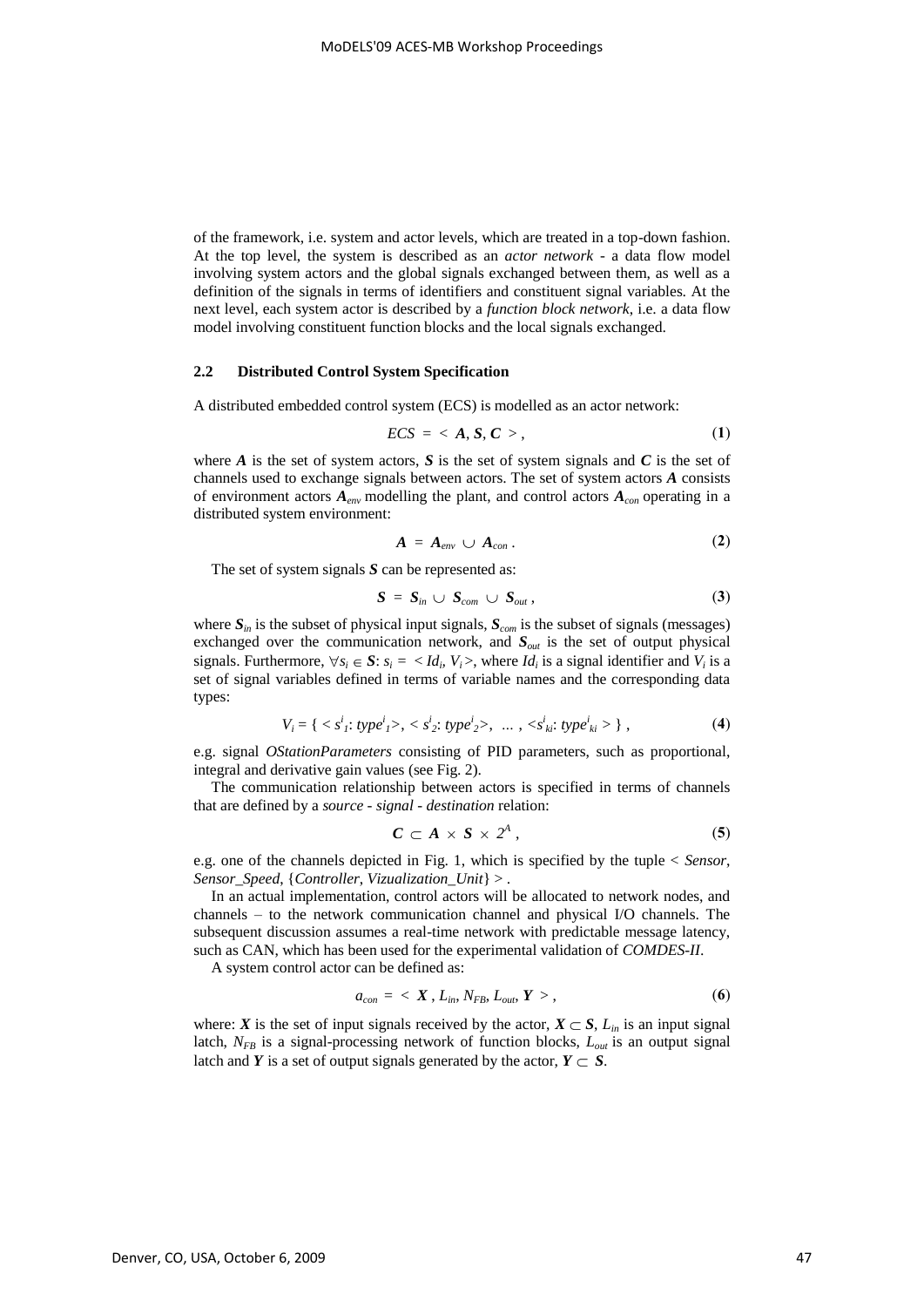The input latch is used to receive input signals and decompose them into input signal variables constituting the set *V*, which may be viewed as local signals that are processed by the function block network. The latter computes output variables constituting the set *W*, which are used to compose the output signals generated by the output latch (see e.g. Figs. 2 and 3).

The I/O latches are composed of communication objects called *signal drivers*, denoted as  $D^{in}$  and  $D^{out}$ . In particular:

$$
L_{in} = \{ D^{in} \mid \sum_{i=1}^{m} \sum_{j=1}^{m} \sigma_{ij} \geq V_i \mid V_i \subset V, L_{out} = \{ D^{out} \mid \sum_{j=1}^{m} \sum_{j=1}^{m} \sigma_{ij} \mid W_i \to s^{out} \mid W_i \subset W,
$$
\n(7)

where  $V_i$  and  $W_i$  denote the constituent variables of the corresponding I/O signals  $s^{in}$ and  $s^{out}$ , respectively.

The I/O latches are activated at the release and deadline instants of the actor task. This is a basic (non-blocking) task, whose internal structure is specified as a function block network performing the transformation of input signal variables into output signal variables:  $V \rightarrow W$ .

The FB network is modelled by an *acyclic* data flow graph (see e.g. Fig. 3), which can be defined as follows:

$$
N_{FB} = \langle B, Z, Con \rangle, \qquad (8)
$$

where *B* is a set of function blocks (FBs), *Z* is a set of FB network variables and *Con* is the set of FB network connections.

A function block performs the signal transformation  $X \to Y$ , where *X* is the set of FB input variables,  $X \subset Z$ , and *Y* is the set of FB output variables,  $Y \subset Z$ . Specifically, a function block can be defined as:

$$
FB = \langle X, Y, P, F \rangle, \tag{9}
$$

where *X*, *Y* and *P* denote input, output and persistent variables, respectively and *F* is a set of functions.

Input variables *X* are generated by input drivers or other function blocks,  $X \subset Z$ . These are used together with persistent variables to compute output variables *Y*,  $Y \subset Z$ . Persistent variables *P* represent the internal *state* of the function block, which is retained from one execution to the next, e.g. various types of controllers, filters, etc. [10]. Simple function blocks may not have internal state, e.g. arithmetic function blocks, comparators. Output variables are computed by functions  $f \in F$  that are defined as  $y = f(x, p)$ , where  $y \in Y$ ,  $x \in X$  and  $p \in P$ .

The variables constituting the set *Z* may be viewed as *local signals* associated with the function block network:

$$
Z = V \cup I \cup W, \tag{10}
$$

where the input signal variables *V* are generated by input drivers and processed by function blocks; internal variables *I* are generated and processed by function blocks; output signal variables *W* are generated by function blocks and used by output drivers to compose output signals (see e.g. Fig. 3).

FB network connections are used to wire function blocks with input and output signal drivers, and with each other. The corresponding set can be specified as a union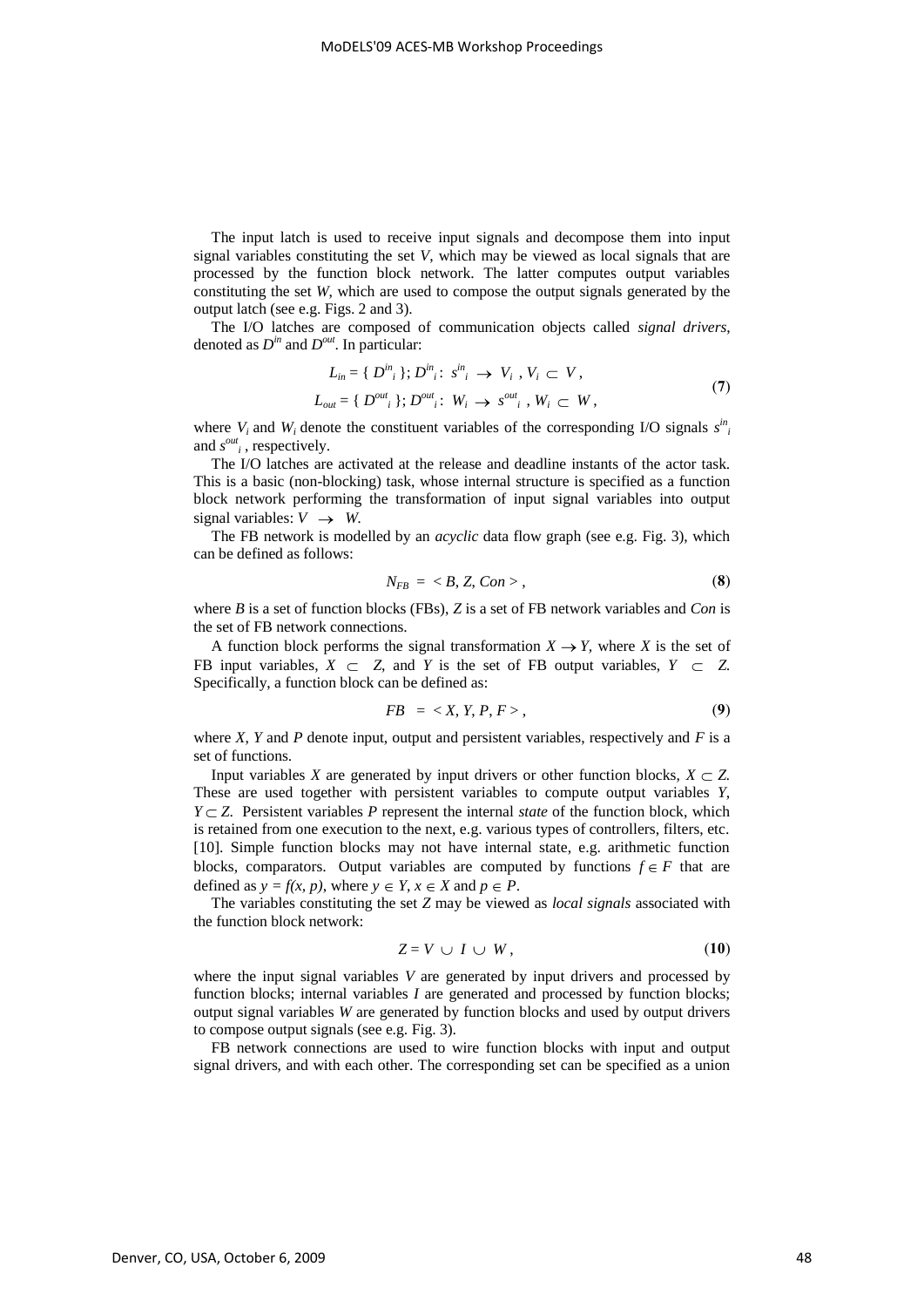of subsets denoting input, internal and output connections:  $Con = Con_{in} \cup Con_{int} \cup$ *Conout .* These are defined as *source - local signal - destination* relations as follows:

$$
Conin \subset Lin \times V \times B,
$$
  
\n
$$
Conint \subset B \times I \times B,
$$
  
\n
$$
Conout \subset B \times W \times Lout,
$$
\n(11)

e.g. the connection represented by the tuple < *SSM*, *mode*, *MFB* > shown in Fig. 3.

# **3 Specification of System Behaviour**

#### **3.1** *COMDES-II* **Model of Computation – an Introduction**

System operation is specified in terms of distributed transactions executed in accordance with a model of computation known as Distributed Timed Multitasking [12, 13], which is presently supported by the distributed real-time kernel *HARTEXμ* [14]. The distributed transaction involves a number of actors that execute transaction phases by invoking sequences of function blocks within the corresponding actor tasks. Actors interact with each other by exchanging labelled state messages (signals) using dedicated communication objects (signal drivers) that provide for transparent one-tomany communication between the actors involved.

Distributed Timed Multitasking (DTM) combines the concepts of Timed Multitasking [5] and transparent *signal-based* communication. With this model, it is assumed that signal drivers are short pieces of code that are executed atomically in logically *zero* time at precisely specified time instants, which is typical for control applications. Specifically, input signal drivers are executed when the actor task is released, and output drivers - when the task deadline arrives or when the task comes to an end, if it has no deadline (see Fig. 4). Consequently, task I/O jitter is effectively eliminated as long as the task comes to an end before its deadline.



**Fig. 4.** Actor execution under Distributed Timed Multitasking

Jitter-free operation can be extended to distributed systems, e.g. a phased-aligned transaction involving the actors *Sensor* (*S*), *Controller* (*C*) and *Actuator* (*A*) from Fig. 1, which are triggered by a periodic timing event, such as a synchronization (*sync*) message denoting the initial instant of the transaction period (*T*), with deadline  $D \leq T$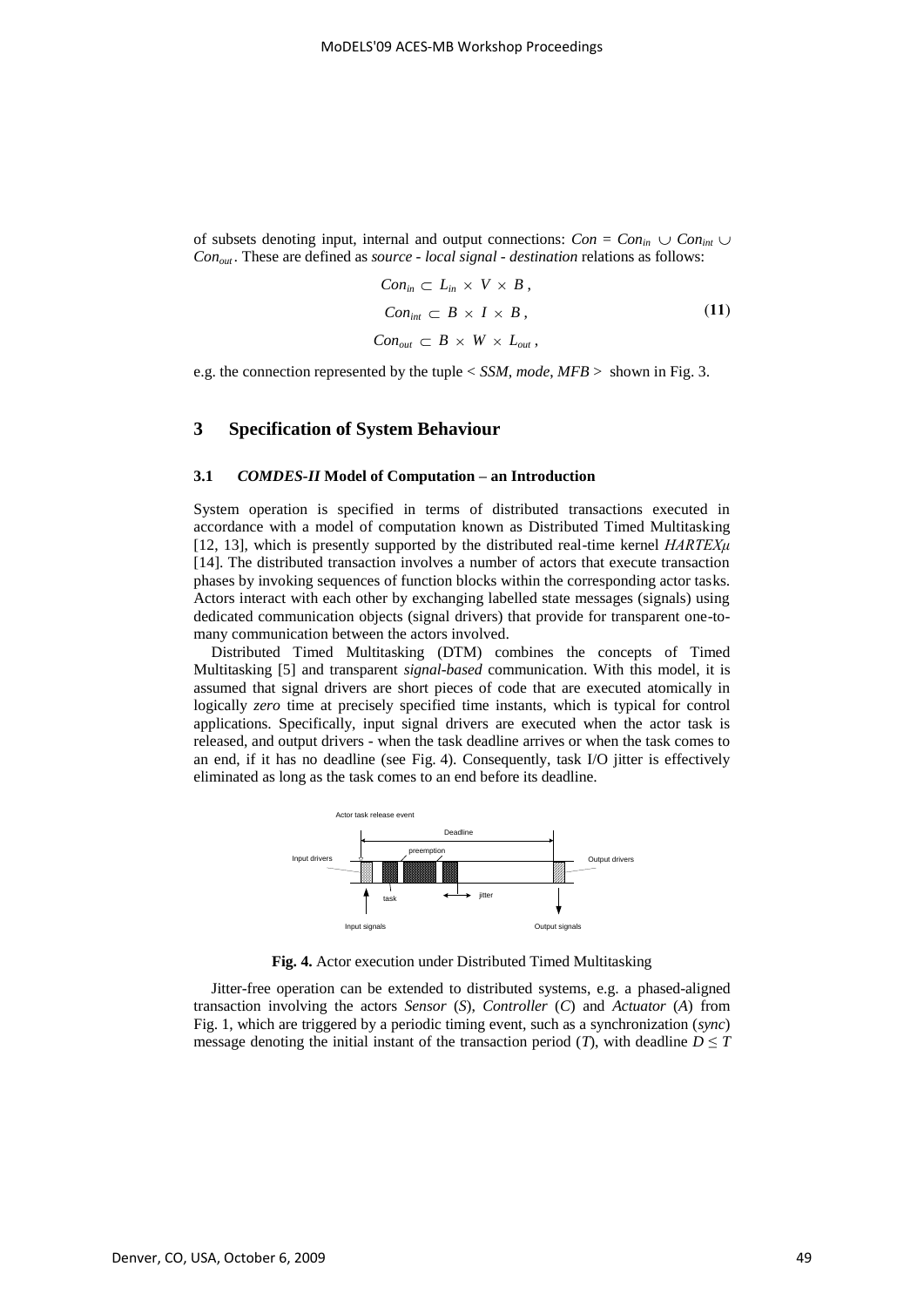

(see Fig. 5). In this case, input and output signals are generated at transaction start and deadline instants, resulting in the elimination of transaction I/O jitter.

**Fig. 5.** Jitter-free execution of distributed transactions

The following discussion presents a formal specification of system operation, taking into account the adopted model of computation and the model of system structure developed in the preceding section.

## **3.2 Specification of Function Block Behaviour**

Function block operation is specified with simple and/or composite functions from FB input variables  $x(k)$  to FB output variables  $y(k)$ ,  $x \in X$ ,  $y \in Y$ , assuming periodic execution of system actors and constituent function blocks, which are invoked at time instants  $kT$ ,  $k = 1, 2, \ldots$ , where T is the execution period of the host actor.

Basic function blocks implement standard signal-processing functions, such as:

$$
y(k) = f(x(k))
$$
 - with simple FBs implementing various kinds of mathematical operations, comparators, etc. (12)

$$
y(k) = f(x(k), p(k-1), p(k-2), \dots p(k-l))
$$
 - with FBs having persistent state, (13)

where the state is defined in terms of one or more persistent variables  $p(k-1)$ ,  $p(k-2)$ , …., *p(k-l),* retained from previous periods *1, 2 …, l* and updated during each period (as specified by the concrete FB algorithm, e.g. the discrete-time versions of filters, various control algorithms, etc. [10]).

A composite function block (CFB) encapsulates a FB network whose behaviour is described with one or more functions such as  $y(k) = f(x(k))$ , where f is a composite function specifying the transformation of signals from CFB inputs to CFB outputs, which is defined in terms of the functions executed by the constituent function blocks. Assuming that the CFB encapsulates a sequence of *r* function blocks, this function can be represented as:

$$
f = f_r \circ f_{r-1} \circ \dots \circ f_1
$$
, or using another notation:  $y(k) = f_r (f_{r-1}(\dots (f_1(x(k))))...))$  (14)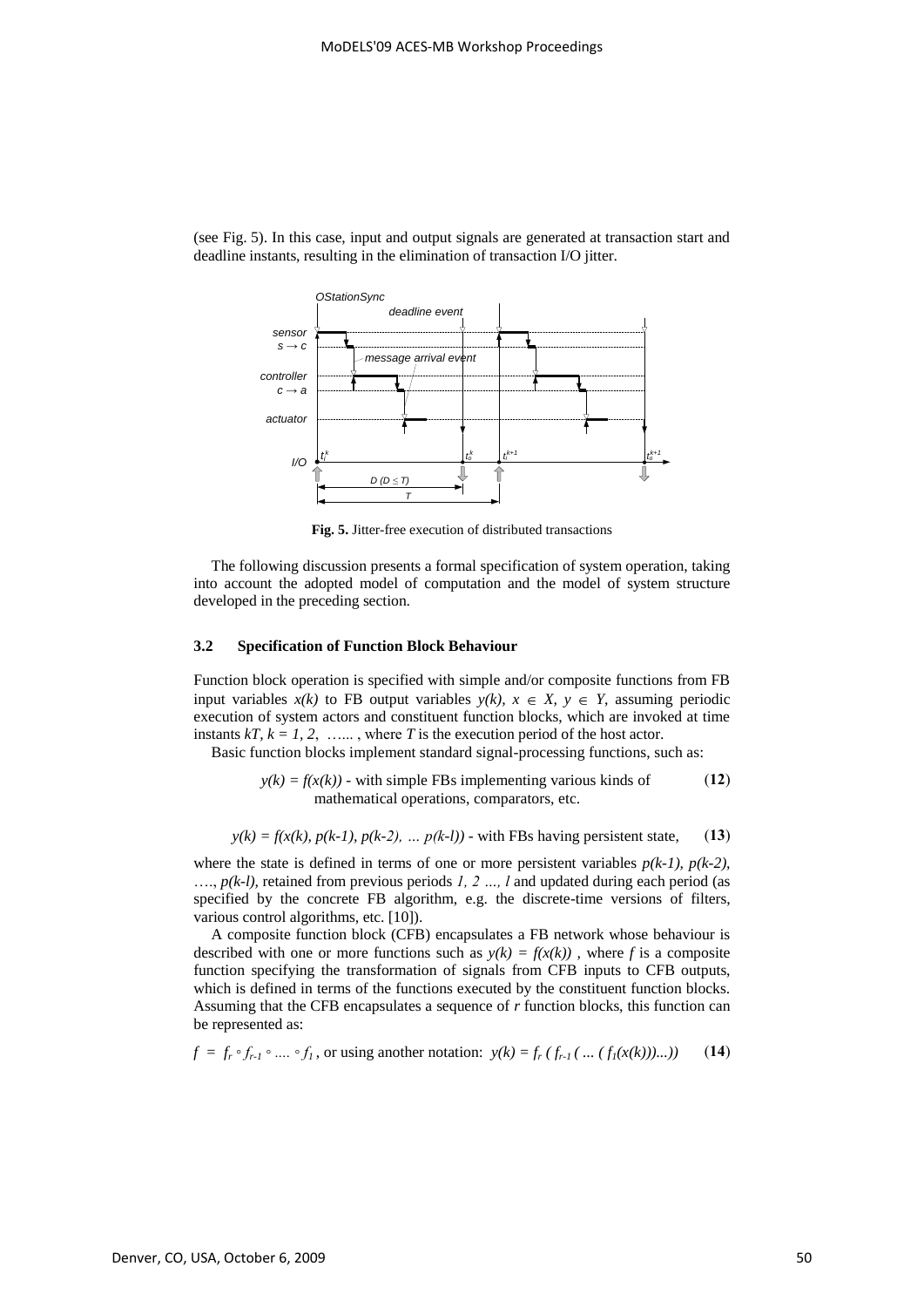In the general case, this function will have a different expression for each particular configuration of the FB network, which has to be always modelled by an *acyclic* data flow diagram. However, cycles are allowed at actor level but these are effectively broken by one-period delays due to the adopted clocked synchronous model of computation (see below).

The supervisory state machine (SSM) implements the reactive aspect of actor behaviour, in separation from the transformational (signal processing) aspect, which is delegated to the modal function block. The SSM generates two output signals - *m* and *u*, meaning *mode* and *mode-updated*, which are specified by the corresponding functions:

$$
m(k) = f(m(k-1), e(k), pr(e(k))
$$
 - a mode transition function, and

 $u(k)$  - a Boolean function, which is defined as follows:

(**15**)

 $u(k) = true$  when  $m(k) \neq m(k-1)$ , i.e. when a mode transition has taken place,  $u(k) = false$  when  $m(k) = m(k-1)$ , and no transition has taken place.

In the above expression  $e(k)$  denotes a *transition trigger*, i.e. an event specified as a Boolean expression involving binary input signals that are *present* at time *kT*, *T* is the period of the host actor, and *pr(k)* is the priority of the event triggering the transition from  $m(k-1)$  to  $m(k)$ .

The modal function block (MFB) implements the signal processing aspect of actor behaviour by executing constituent function blocks within the corresponding modes of operation. These compute control signals  $y_i$ ,  $i = 1, 2, ..., r$ , by invoking signal transformation functions  $f_1, f_2, \ldots, f_r$  – from input to output signals. Subsets of these functions are selected for execution, depending on the *mode* and *mode-updated* input signals indicated by the state machine function block, such that:

$$
\forall y_i \in A_p, y_i(k) = f_i(x(k)), \text{ and } \forall y_i \in A_q, q \neq p, y_i(k) = y_i(k-1) \text{ - when } m(k) = p
$$
  
and  $u(k) = true;$  (16)

$$
\forall y_i, y_i(k) = y_i(k-1) - \text{ when } u(k) = false,
$$

where  $A_p$  denotes the control action, i.e. the subset of control signals generated in mode  $p$ , and  $f_i$  is the function executed by the corresponding function block(s) in order to generate the signal  $y_i$ ,  $y_i \in A_p$ . For instance, the control signal *voltage* of Fig.3 will be generated by a PID function block if *mode* has been updated to *automatic.*

The composition of supervisory state machine and modal function block operates as a periodically executed event-driven state machine whose operational semantics and implementation are presented in [15]. This state machine is invoked within a periodically executing host actor but a state transition takes place only when the corresponding transition trigger is present, much in the same way as event-driven state machines triggered by external interrupts.

#### **3.3 Specification of Actor Behaviour**

Actors generate reactions to execution triggering events in the form:

$$
e \rightarrow Y_e, \tag{17}
$$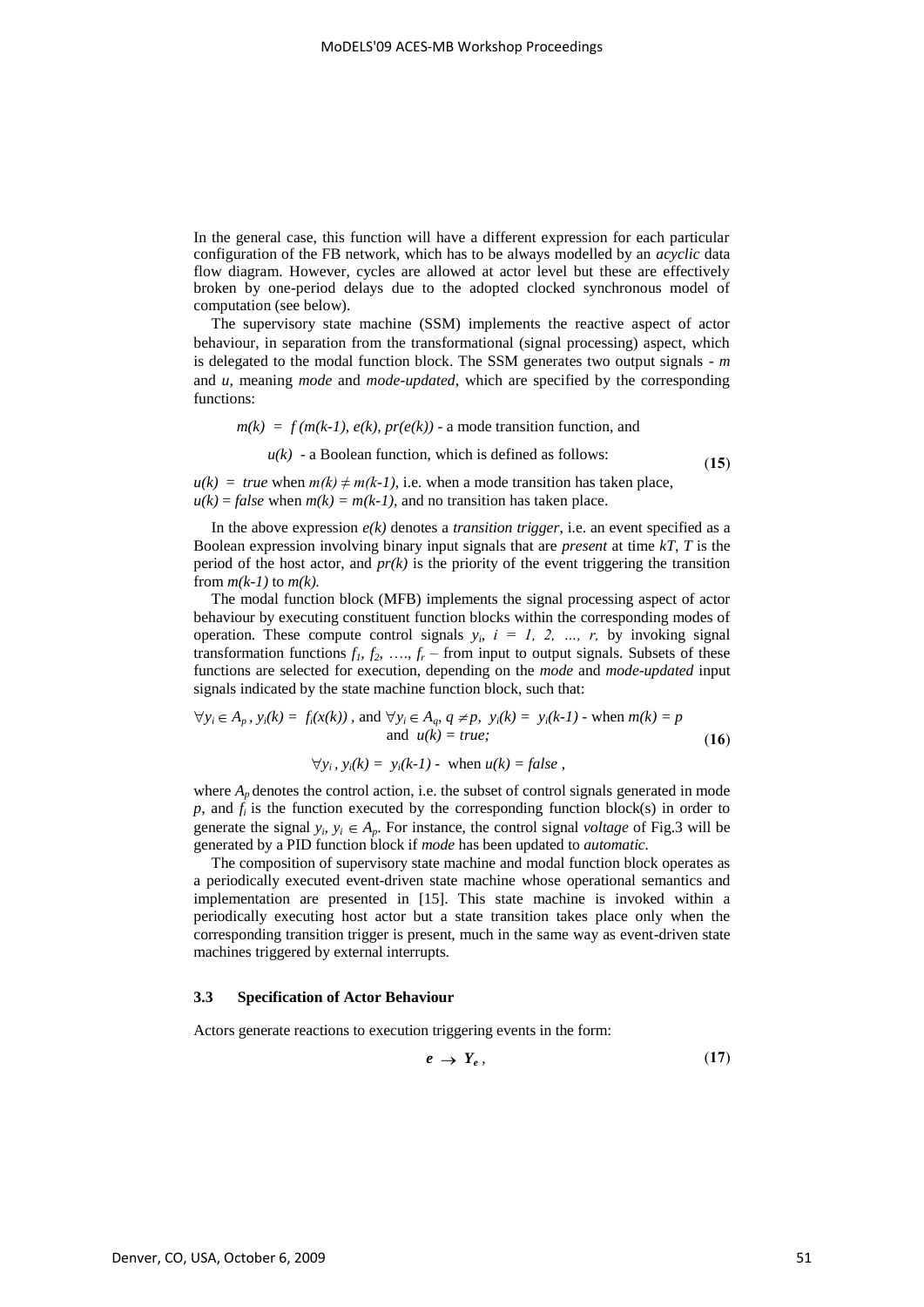where  $Y_e \subset Y$ ,  $Y_e$  being the set of output signals generated by the actor in response to the execution trigger *e*. The latter may be a local timing event  $\hat{\tau}(kT)$ , a global timing event ↑*sync(kT)* generated by a periodic synchronization message or an external event  $\hat{x}_{trigger}$ , where  $\hat{x}_{trigger}$  is one of the actor input signals (e.g. a message arrival event)<sup>1</sup>.

Actor output signals  $y \in Y$  are specified by functions of input signals  $x \in X$  that are latched by input drivers at the time of input *tin*. With periodic actors triggered by local or global timing events  $t_{in} = kT$ ,  $k = 0, 1, 2, ...$ 

Output signals are composed of output signal variables generated by the actor FB network, which has a zero *logical execution time (LET)*. Hence, the output signal variables are logically related to the input time instant *kT*:

$$
w(k) = \varphi(v(k)), \qquad (18)
$$

where  $\varphi$  is a composite function – from input signal variables  $v \in V$  to output signal variables  $w \in W$  that constitute actor input signals *x* and output signals *y*, respectively.

With actors having purely transformational behaviour, φ can be defined like a CFB function, e.g.:

$$
\varphi = f_r \circ f_{r-1} \circ \dots \circ f_1, \tag{19}
$$

where  $f_i$  are basic and/or composite signal-transformation functions executed by constituent function blocks,  $i = 1, 2, ..., r$ .

With complex actors built from supervisory state machines coupled to modal function blocks, each mode generates certain control signals specified by the corresponding functions, for example:

$$
wI(k) = \varphiI (v(k))
$$
 - generated in mode *I*  

$$
w2(k) = \varphi2 (v(k))
$$
 - generated in mode 2 (20)

$$
w_s(k) = \varphi^s(v(k))
$$
 - generated in mode *s*

In this case, for each  $\varphi^i$ ,  $\varphi^i = f_i \circ m$ , where *m* is the mode transition function of the SSM function block and  $f_i(v(k))$  is the signal transformation function executed by the modal function block when the supervisory state machine has indicated that  $m(k) = i$ .

In the general case:

$$
\varphi^i = f_i \circ m \circ g \,, \tag{21}
$$

where *g* denotes a pre-processing function. The latter is executed by a pre-processing (basic or composite) function block, generating a transition-trigger signal for the supervisory state machine (e.g. various types of arithmetic, comparators, counters, etc.)

The output variables generated by the actor task are used to compose output signals, which are latched into the output drivers at the time of output:

$$
\mathbf{y}(t_{out}) = \varphi(\mathbf{x}(t_{in})), \ t_{out} = t_{in} + D = kT + D, \ k = 0, 1, 2, \ldots; 0 \leq D \leq T,
$$
 (22)

Hence:

-

$$
y(kT+D) = \varphi(x(kT)), \qquad (23)
$$

<sup>&</sup>lt;sup>1</sup> Bold symbols denote actor-level events and input/output signals.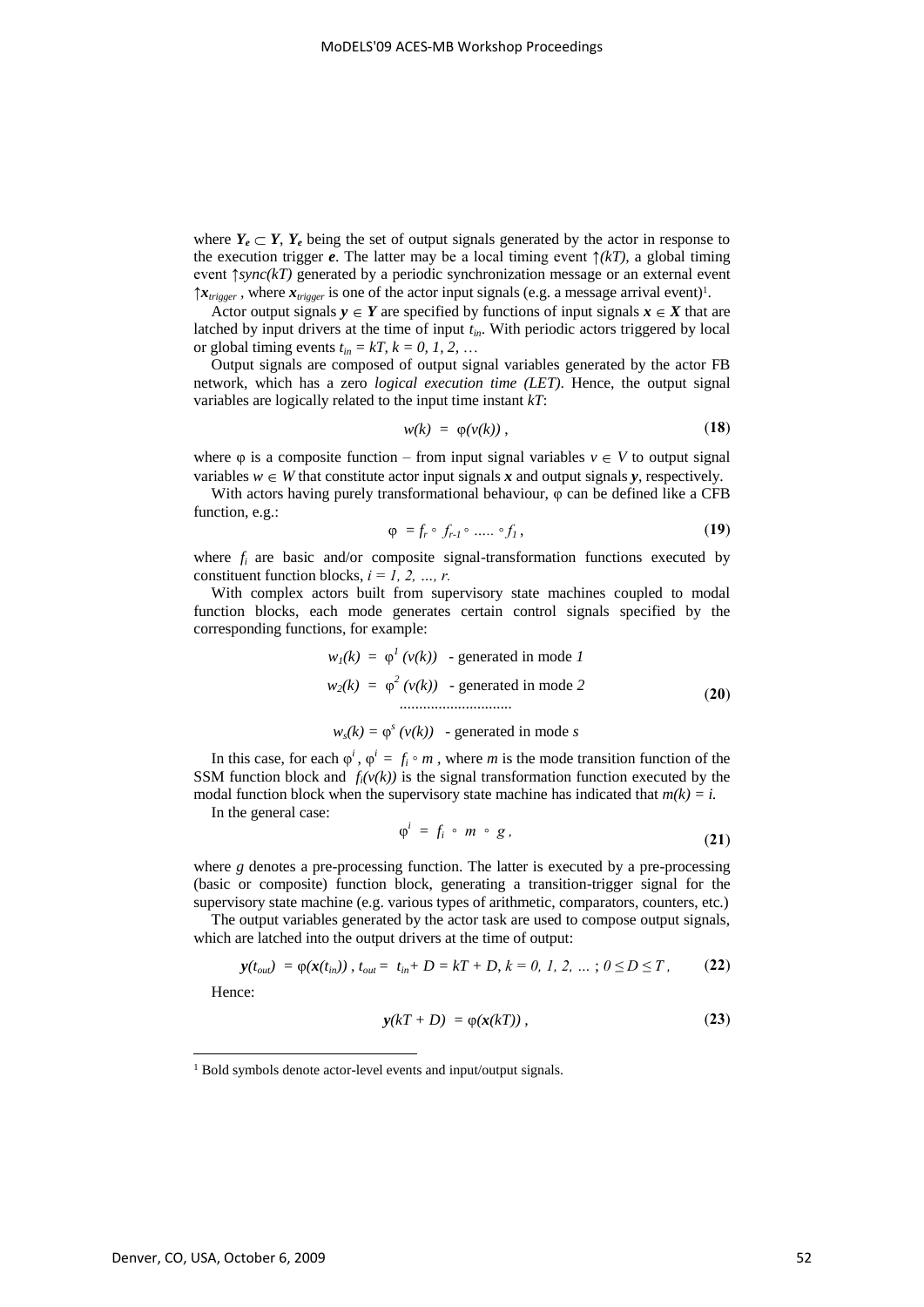and the actor as a whole has a *clocked synchronous semantics* [19], chracterized by a *non-zero* logical execution time (LET).

In the special case of actor without deadline, it is assumed that  $D = 0$ , and  $t_{in} = t_{out}$ *kT.* Hence:  $y(k) = \varphi(x(k))$ , and the actor has a perfect *synchronous* semantics (zero LET). This is the case with intermediate actors of phase-aligned transactions, where the deadline is usually associated with the last actor, which has to generate the control signal at the transaction deadline instant (see next section).

#### **3.4 Specification of System Behaviour**

System operation is specified in terms of distributed transactions, such as the transaction shown in Fig. 5, assuming: 1) Periodic phase-aligned transactions involving non-blocking *basic* tasks, such as the one shown in Fig. 5, which are typical for distributed control applications [18]; 2) Non-blocking signal-based communication; 3) Distributed Timed Multitasking, which is an extension of Timed Multitasking for distributed transactions.

Under these assumptions, a periodic phase-aligned transaction with a period *Ttrans* can be represented as a sequence of transaction phases, involving a number of actors, which are executed in response to a global timing event  $\uparrow$ *sync*( $kT$ <sub>*trans*</sub>) represented by the arrival of a synchronisation (*sync*) message generated by a sync master node:

$$
\uparrow \text{sync}(kT_{trans}) \rightarrow y_1; \quad y_1 = \varphi_1(x_1),
$$
\n
$$
\uparrow x_2 \rightarrow y_2; \quad y_2 = \varphi_2(x_2),
$$
\n
$$
\dots
$$
\n(24)

$$
\uparrow x_n \rightarrow y_n ; \quad y_n = \varphi_n(x_n) ,
$$

where:  $x_1 = x_{in}$ ,  $x_2 = y_1$ ,  $x_3 = y_2$ , ...,  $x_n = y_{n-1}$ ,  $y_n = y_{out}$ .

Hence, transaction execution can be modelled with a composite function:

$$
\Phi = \varphi_n \circ \varphi_{n-1} \circ \dots \circ \varphi_1 , \qquad (25)
$$

where  $\varphi_i$  is the function implemented by the *i*-th actor, *i* = *l*, 2, ..., *n*.

Taking into account Distributed Timed Multitasking, transaction execution can be represented as a transformation from input signals  $x_{in}(t_{in})$  to output signals  $y_{out}(t_{out})$ , where  $t_{in}$  and  $t_{out}$  are determined by the transaction period  $T_{trans}$  and deadline  $D_{trans}$ :

$$
\uparrow \text{sync}(k_{Trans}) \rightarrow y_{out},
$$
  
\n
$$
y_{out}(k_{Trans} + D_{trans}) = \Phi(x_{in} (k_{Trans})); D_{trans} \leq T_{trans}.
$$
 (26)

For the particular example illustrated by Figures 1 and 5, the behaviour of the control system can be represented in the form:

$$
Voltage(kT_{trans} + D_{trans}) = \Phi(pulses(kT_{trans}))
$$
,  $\Phi = \varphi_{actuator} \circ \varphi_{controller} \circ \varphi_{sensor}$ .

In the general case, the distributed system may consist of multiple subsystems executing distributed transactions with different rates of activation (multi-rate system), e.g. a multi-loop distributed control system. Accordingly, subsystem actors are allocated onto network nodes, and subsystem channels – onto the physical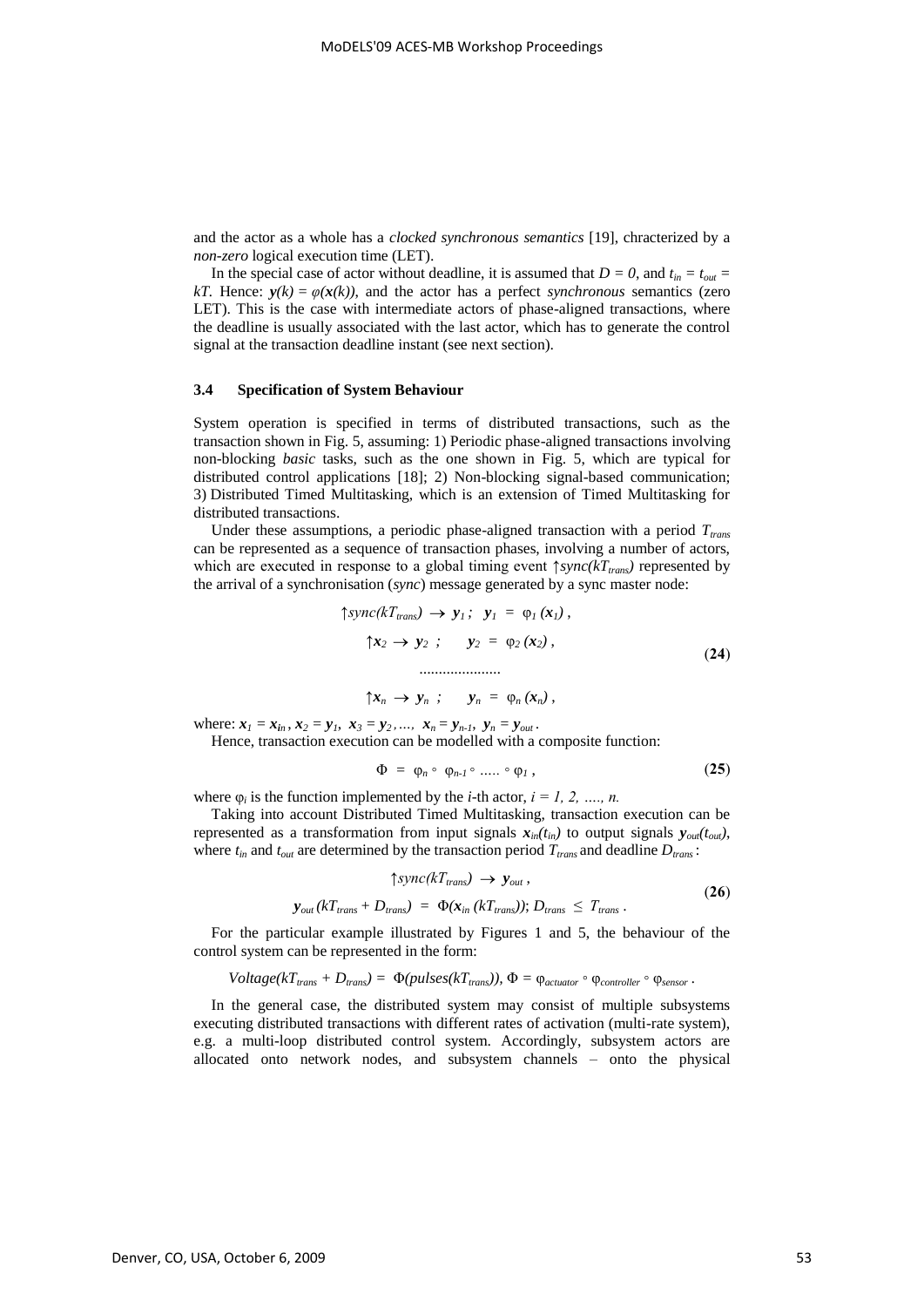communication channel(s). This raises the issue of concurrent execution of transaction tasks/communications within the corresponding operational domains.

Following the adopted model of computation (Fig. 4), actor tasks are executed in a dynamic priority-driven scheduling environment provided by node-resident kernels, which are instances of the *HARTEXu* timed multitasking kernel [14]. Communication takes place in a real-time network supporting predictable interactions, such as CAN. Transparent signal-based communication is supported by a dedicated protocol provided by the **HARTEX** $\mu$  kernel. With this protocol, signal drivers are executed *atomically* at precisely specified time instants that are fixed on the time axis. This makes it possible to eliminate the undesirable effects of task preemption and network communication, i.e. transaction I/O jitter, as long as transaction (end-to-end) response times are less than the corresponding end-to-end deadlines. This requirement can be checked using response time analysis developed for distributed real-time systems, e.g. the analysis method and tool presented in [18].

## **4 Related research**

*COMDES-II* is a follow-on version of *COMDES-I* [12]. It employs an actor-based system model, whereby actors are conceived as units of concurrency as well as functionality (e.g., sensor, controller, actuator, etc.), whereas in the previous version a system is composed from function units encapsulating multiple threads of control. It also incorporates a different, i.e. composite state machine model emphasizing the separation of reactive and transformational (signal-processing) behaviour.

In *COMDES-II*, system operation is described by the Distributed Timed Multitasking (DTM) model of computation, which has been inspired by the original *Timed Multitasking* model [5] and is similar to the LET model adopted in the *xGiotto* language [6]. However, both of these models use port-based communication between actors, whereas DTM employs broadcast communication with labeled state messages (signals). This solution rules out artifacts such as ports, message queues, mailboxes, operational interfaces, etc., and provides for transparent interactions that are independent of the allocation of the actors on network nodes. Furthermore, the above frameworks use flat actor models with actors programmed in a conventional fashion, whereas *COMDES-II* actors are configured from prefabricated *executable* components – function blocks.

The adopted communication mechanism is characterized by complete separation of computation and communication, as recommended in [9], since signal drivers are executed in separation from actor tasks and from each other. That is not the case with port-based objects, where ports are usually defined as communication objects whose methods are invoked within task I/O drivers in a conventional call-return manner, see e.g. [5]. Consequently, the communication pattern is "hardwired" in the code of I/O drivers and cannot be reconfigured without reprogramming.

The presented model of computation bears certain similarities with the models used in synchronous languages [20], and in particular: atomic execution of input and output actions; clocked operation similar to the execution pattern used in *LUSTRE* and *SIGNAL*; compositional data flow models inspired by the Control Engineering domain.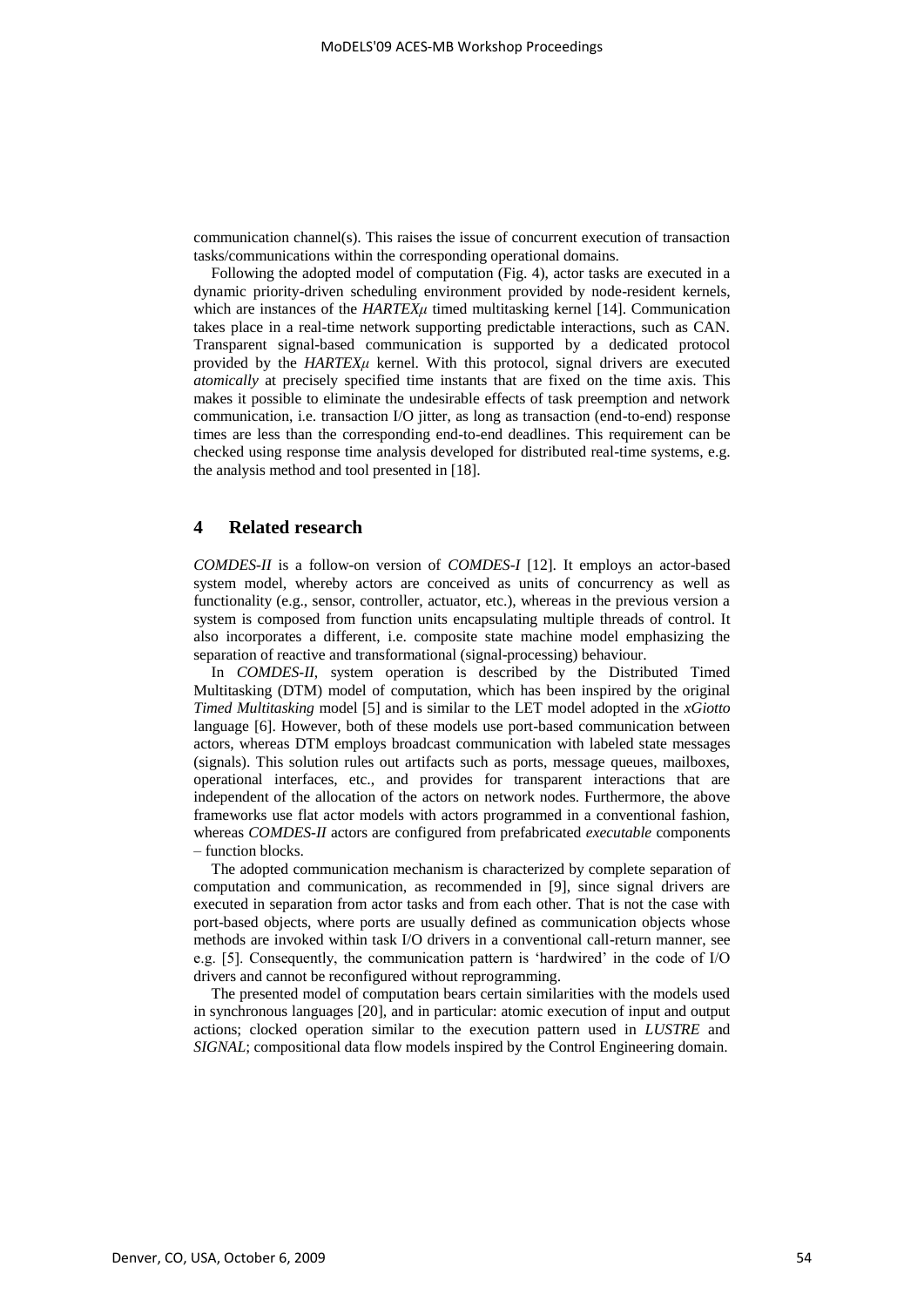At the same time, there are substantial differences that have to be highlighted in order clearly differentiate the two models:

- ─ Synthetic, component-based approach using prefabricated executable components vs. a conventional language-based approach used in synchronous languages
- ─ True actor-level concurrency vs. conceptual concurrency, which is "compiled away" during program compilation
- ─ Constant *non-zero* reaction time vs. instantaneous (zero-time) reaction assumed by perfectly synchronous systems.

The last feature facilitates the engineering of distributed systems and eliminates problems related to fixpoints, instantaneous loops, etc., which have been major issues with synchronous systems. Furthermore, the synchronous model does not address the problem of task and transaction jitter because of the very nature of the synchrony hypothesis, whereas it is practically eliminated with the *COMDES* model of distributed computation.

# **5 Conclusion**

The paper presents the formal specification of *COMDES-II* - a domain-specific framework for distributed embedded control systems, which combines open architecture and predictable behaviour under hard real-time constraints. The framework employs a hierarchical system model combining the concepts of both *actor* and *function block*: an embedded system is composed from autonomous system agents (actors), which are configured from prefabricated executable components – function blocks. Actors interact by exchanging signals, i.e. labeled messages with state message semantics, rather than using I/O ports or operational interfaces. This feature facilitates system reconfiguration and provides for transparent communication between actors, resulting in flexible and truly open distributed systems. Signal-based communication is also used for internal interactions involving constituent function blocks. That is why system configuration is specified by *data flow models* at all levels of specification. Consequently, actor behaviour is represented as a composition of component functions, and system behaviour – as a composition of actor functions. A synchronous model of computation is applied at the component level. A clocked synchronous model of execution is applied at the actor and system levels, i.e. Distributed Timed Multitasking.

The presented software architecture has important implications for software safety and predictability, as well as the entire software development process. In this case, applications are configured from prefabricated and validated (*trusted*) components, following strict composition rules that are derived from the syntax and static semantics of the framework. The behaviour of software components and applications is rigorously specified via a hierarchy of formal models that constitute the behavioural semantics of the framework. On the other hand, the use of timed multitasking makes it possible to engineer highly predictable systems operating in a flexible, dynamic scheduling environment.

This has been demonstrated in a number of experiments used to validate the framework, e.g. distributed computer control systems involving physical and computer models of plants, such as electric DC motor, production cell, steam-boiler, turntable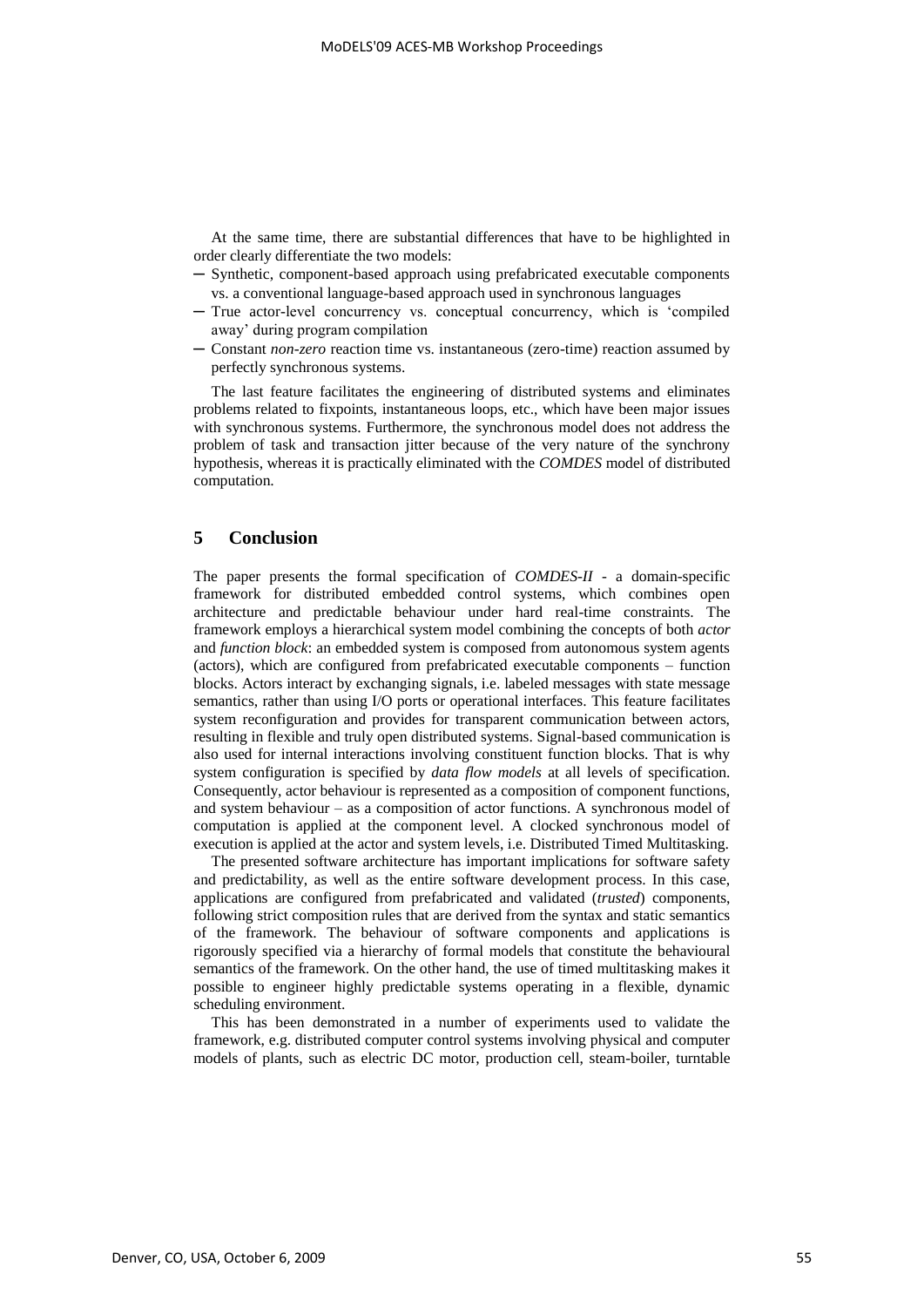machine, etc. It has also been applied in an industrial case study - a medical ventilator control system [17]. In all cases, the use of the framework helped reduce development time and increase software quality. This was quite obvious with some of the systems mentioned above, e.g. the production cell control system, which was developed in a relatively short time and became operational without extensive testing and debugging.

However, in order to guarantee that an application is correct by construction, it has to be proven correct with respect to the required functional and timing behaviour. That is only possible if a precise and unambiguous system model is developed, whose particular features would desirably facilitate the process of analysis. In *COMDES-II* that is accomplished through formal design models emphasizing the principle of *separation of concerns*, i.e. separate treatment of computation and communication, functional and timing behaviour, reactive and transformational behaviour, etc. Thus, different aspects of system behaviour can be verified in separation using appropriate techniques and tools. Functional behaviour can be analyzed using tools such as *Simulink* (with continuous systems) and *Uppaal* (with discontinuous systems), following semantics-preserving transformation of system design models into the corresponding analysis models, whereas timing behaviour can be verified through numerical response-time analysis.

In particular, *Simulink* can be used to analyse system behaviour via simulation. That is facilitated by the similarity between *COMDES-II* design models and *Simulink* analysis models representing the controller part of the system, both of which are discrete-time data flow models. Consequently, it is possible to export a *COMDES-II* design model to the *Simulink* environment, by wrapping *COMDES-II* components into S-functions and wiring them together, following the interconnection pattern of the original design model. This analysis method has been successfully experimented with the medical ventilator case study, whereby the *COMDES-II* design of the control system has been exported to *Simulink* and subsequently validated via numerical simulation.

The envisioned development process will make it possible to engineer embedded applications that are *correct by construction*. This will hopefully eliminate design errors, which are difficult and costly to repair. On the other hand, implementation errors will be eliminated through an automated configuration process supported by an integrated toolchain [16], which is based on meta-models that have been derived from the formal design models presented in this paper. Ultimately, the elimination of both design and implementation errors will considerably enhance software safety, which is of paramount importance for the overall safety of embedded applications.

## **6 References**

- 1. B. Bouyssounouse and J. Sifakis (Eds.), "Embedded Systems Design. The ARTIST Roadmap for Research and Development", *LNCS 3436* (2005)
- 2. T.A. Henzinger and J. Sifakis, "The Embedded Systems Design Challenge", Proc. of the 14th International Symposium on Formal Methods FM 2006, *LNCS 4085* (2006), pp. 1-15
- 3. P. Caspi, "Some Issues In Model-Based Development for Embedded Control Systems", Invited Lecture, DIPES"2006, Braga, Portugal, Oct. 2006